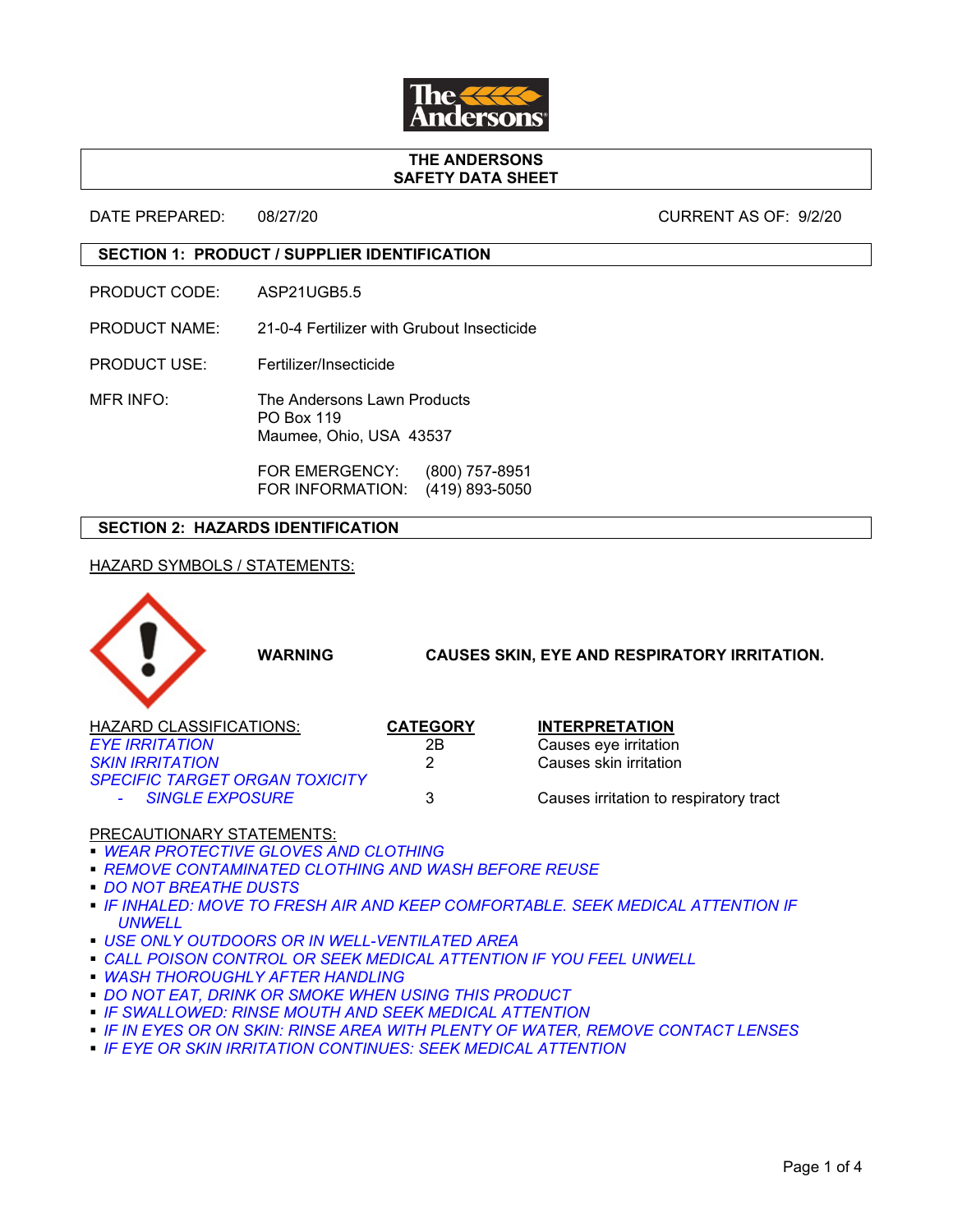# **ASP21UGB5.5 21-0-4 FERTILIZER WITH GRUBOUT INSECTICIDE**

|  |  | <b>SECTION 3: COMPOSITION / INFORMATION ON INGREDIENTS</b> |  |
|--|--|------------------------------------------------------------|--|
|--|--|------------------------------------------------------------|--|

| <b>CHEMICAL IDENTITY</b> | <b>SYNONYM</b> | <b>CAS NUMBER</b> | <b>CONCENTRATION (%)</b> |
|--------------------------|----------------|-------------------|--------------------------|
| Imidacloprid             | Premise 75     | 138261-41-3       | 1.0                      |
| Ureas                    | Mixed ureas    | Mixture           | 40-50                    |
| Potassium Chloride       | White potash   | 7447-40-7         | $1 - 10$                 |
| Limestone                | Calcite        | 1317-65-3         | 40-50                    |

## **SECTION 4: FIRST AID MEASURES**

| IF INHALED:               | Move to fresh air and keep comfortable, call POISON CENTER or doctor if<br>unwell.                                                                                       |
|---------------------------|--------------------------------------------------------------------------------------------------------------------------------------------------------------------------|
| IF ON SKIN:               | Wash affected areas with soap and water. Seek medical attention if irritation<br>persists. Wash contaminated clothing before re-use.                                     |
| IF IN THE EYES:           | Immediately flush with water for 15-20 minutes, remove contact lenses if<br>present and easy to do – continue rinsing. Seek medical attention if irritation<br>persists. |
| IF SWALLOWED:             | Rinse mouth. DO NOT INDUCE VOMITING unless directed by a medical<br>professional. Seek medical attention if unwell.                                                      |
| <b>SPECIAL TREATMENT:</b> | None known                                                                                                                                                               |
| <b>HEALTH HAZARDS:</b>    | See Section 11                                                                                                                                                           |

### **SECTION 5: FIREFIGHTING MEASURES**

EXTINGUISHING MEDIA: Use media suitable for surrounding fire. No special media required.

SPECIFIC FIRE HAZARDS: When heated to decomposition, this product will emit toxic oxides, chlorides and ammonia.

SPECIAL FIREFIGHTING PROCEDURES: Wear full protective clothing and positive-pressure selfcontained breathing apparatus (SCBA).

### **SECTION 6: ACCIDENTAL RELEASE MEASURES**

| SPILL / RELEASE PROCEDURES:       | Contain material and place in containers for use as intended, or discard<br>according to Federal, State and Local regulations.             |
|-----------------------------------|--------------------------------------------------------------------------------------------------------------------------------------------|
| <b>ENVIRONMENTAL PRECAUTIONS:</b> | Prevent spilled material from entering storm drains or water bodies. If<br>material enters a waterway, notify the appropriate authorities. |
| <b>PROTECTIVE EQUIPMENT:</b>      | Wear PPE according to Section 8                                                                                                            |

## **SECTION 7: HANDLING AND STORAGE**

Wash hands after handling material. Do not eat, drink or smoke while handling the material. Do not get in eyes, on skin or clothing. Do not breathe dusts. Not intended for human consumption. Store in a cool, dry, well ventilated area away from incompatible materials.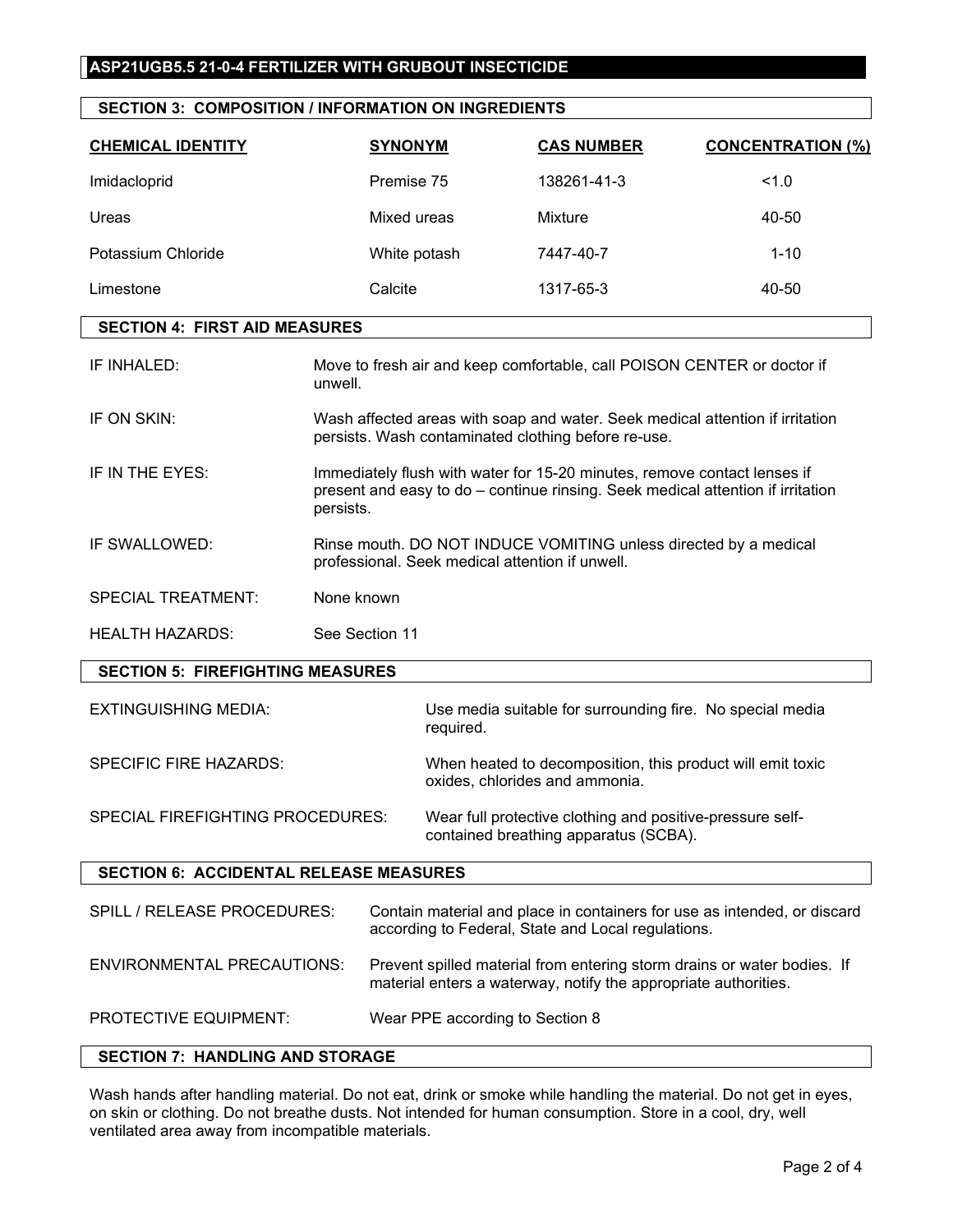## **ASP21UGB5.5 21-0-4 FERTILIZER WITH GRUBOUT INSECTICIDE**

## **SECTION 8: EXPOSURE CONTROLS / PERSONAL PROTECTION**

#### EXPOSURE LIMITS:

The following constituents are the only constituents of the product which have a PEL, TLV or other recommended exposure limit. At this time, the other constituents have no known exposure limits.

| <b>HAZARDOUS COMPONENT</b>                                      | <b>OSHA PEL</b>                                                  | <b>ACGIH TLV</b>                                                  |
|-----------------------------------------------------------------|------------------------------------------------------------------|-------------------------------------------------------------------|
| Potassium Chloride                                              | 15 mg/m <sup>3</sup> (total)<br>5 mg/m <sup>3</sup> (respirable) | 10 mg/m $3$ (inhalable)<br>$3$ mg/m <sup>3</sup> (respirable)     |
| Limestone                                                       | 15 mg/m <sup>3</sup> (total)<br>$5 \text{ mg/m}^3$ (respirable)  | 10 mg/m $3$ (inhalable)<br>$3$ mg/m <sup>3</sup> (respirable)     |
| PERSONAL PROTECTIVE EQUIPMENT / PROTECTION MEASURES / CONTROLS: |                                                                  |                                                                   |
| <b>RESPIRATORY PROTECTION:</b>                                  | NIOSH approved respirator, if required                           |                                                                   |
| EYE PROTECTION:                                                 | Safety glasses with sideshields, goggles, or faceshield          |                                                                   |
| <b>SKIN PROTECTION:</b>                                         |                                                                  | Appropriate for the task. Impervious and compatible with material |
| <b>VENTILATION:</b>                                             | Use with adequate ventilation                                    |                                                                   |

## **SECTION 9: PHYSICAL AND CHEMICAL PROPERTIES**

APPEARANCE AND ODOR: Multi-colored granular mix with slight ammonia odor pH: Not Applicable<br>
MELTING POINT: Not applicable MELTING POINT: Not applicable<br>BOILING POINT: Not available BOILING POINT: Not available<br>FLASH POINT: Not flammable FLASH POINT: EVAPORATION RATE: Not available FLAMMABLE LIMITS: Not applicable VAPOR PRESSURE: Not available VAPOR DENSITY: Not available SPECIFIC GRAVITY: ~0.955 SOLUBILITY (IN WATER): Soluble<br>PARTITION COEFFICIENT: Not available **PARTITION COEFFICIENT: Not available<br>AUTOIGNITION TEMP: Not available** AUTOIGNITION TEMP: Not available<br>DECOMPOSITION TEMP: Not available DECOMPOSITION TEMP: Not available<br>ODOR THRESHOLD: Not available ODOR THRESHOLD: VISCOSITY: Not available

## **SECTION 10: STABILITY AND REACTIVITY**

CONDITIONS TO AVOID: Heat, accumulation of dusts

#### INCOMPATIBILITY: Strong acids, bases and oxidizers

HAZARDOUS DECOMPOSITION PRODUCTS: Toxic oxides, chlorides and ammonia